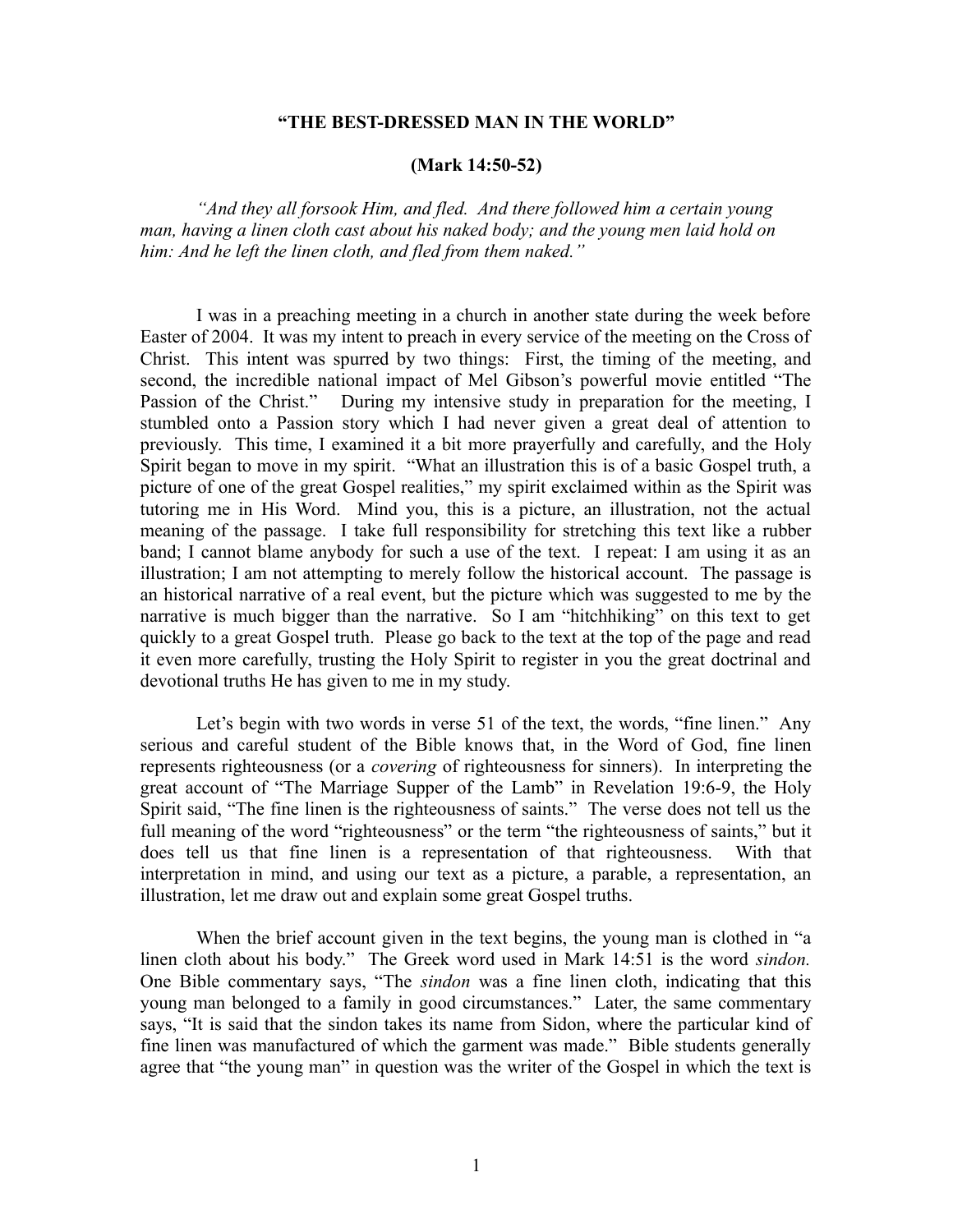recorded, the young man John Mark himself. The information given of Mark in the New Testament suggests that he was a son in a wealthy Jerusalem family.

Even so, *man was created with an original righteousness that allowed him to fellowship with God. That righteousness was 'manufactured' in a special place and had a special quality and value. When man's story opens, he 'belonged to a family in good circumstances.'* What an understatement! Adam and Eve lived in a real paradise, and walked and talked openly with God. Genesis 3:8 suggests that God walked with Adam and Eve daily in the Garden of Eden in a special time of fellowship and communion. In that particular verse, a time is specified, "in the cool of the day." I am convinced that there is a great deal more in this phrase, in this verse, and in the entire third chapter of Genesis than meets the casual eye. Adam and Eve had apparently been conditioned to expect God to visit with them on a daily basis. Furthermore, there is nothing in the story to indicate that God was uncomfortable with them or that they were uncomfortable with God. They were "righteous" with an original righteousness which God had given them by creation. *But this time*, when they "heard the voice of the Lord God," they either detected displeasure in His voice or they attributed anger to Him because of their own guilt. Previously, there had been full, free, happy fellowship between them and God, but now, the Presence of God had been violated by their sin and the fellowship was broken. How did that happen?

In the text, "the young men laid hold on him; And he left the linen cloth, and fled away naked." Even so, *man abandoned his original righteousness under the heavy assault of an alien force.* Satan subtly (Genesis 3:1) and deceitfully tempted Adam and Eve and they succumbed to his subtle assault. Jesus later said that Satan "comes not, except to steal, kill and destroy" (John 10:10), and here he exercised his stock in trade and accomplished his deadly purpose. Adam and Eve disobeyed the clear command of God (Genesis 2:17) in self-favor, and thus forfeited the original righteousness God had given them. Also, because Adam was the man appointed to represent the entire human race, he cast a moral vote that adversely affected us all.

> "In Adam's fall, we sinned all,"

an old rhyme says. Another rhyme shows each man's choice and responsibility in agreeing with Adam. It says,

> "In Adam's sin, we all joined in."

An enemy has put heavy hands on man and stripped him of the righteousness God provided for him at his creation.

The story also says, "And he left the linen cloth, and fled away from them naked." *Even so, as man remains away from God, outside of Christ, and turns toward other preoccupations and false trusts, he remains naked before God and exposed to destructive*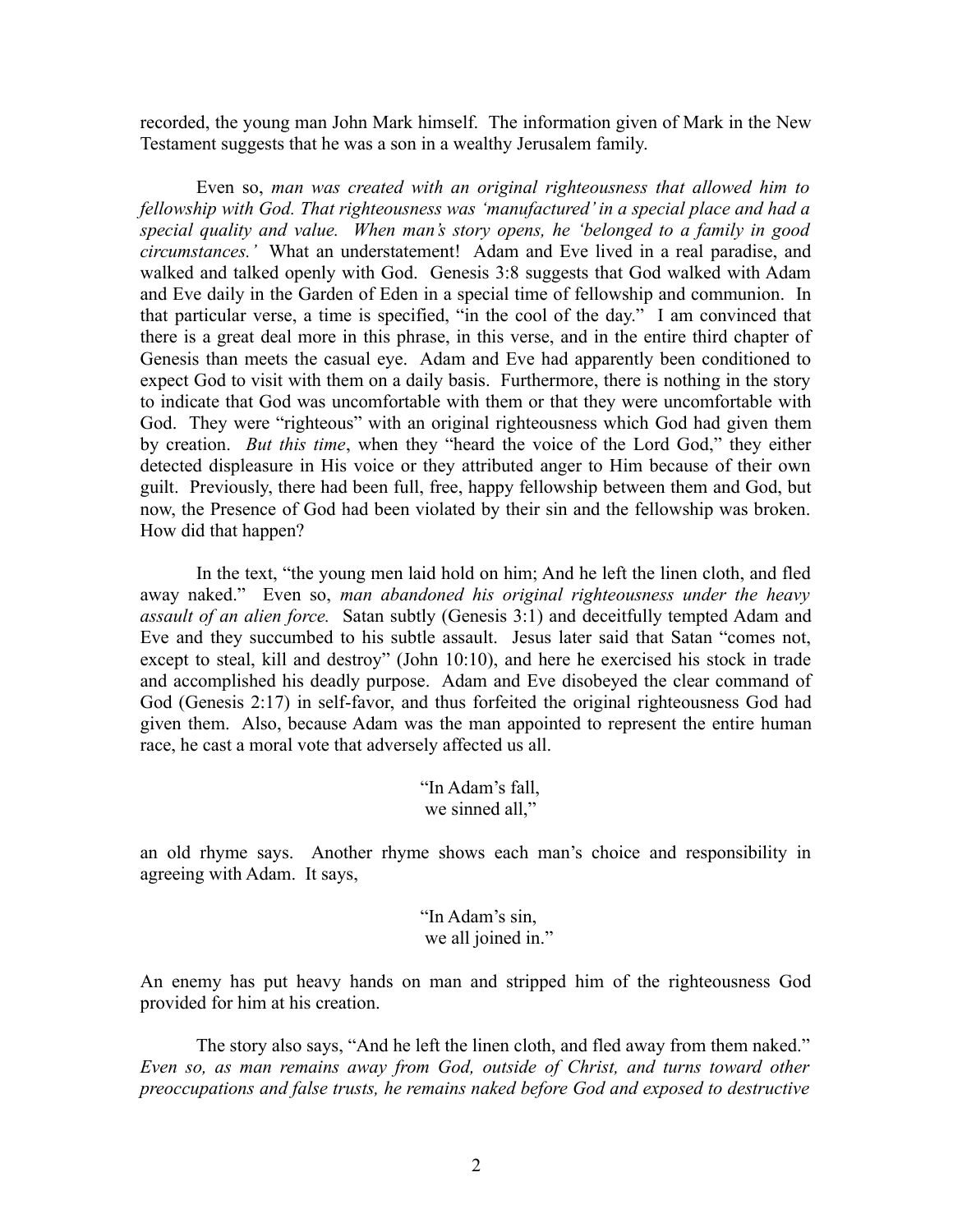*forces*. The Apostle Paul looked at the human race and declared, "There is none righteous, no, not one" (Romans 3:10). Ecclesiastes 7:20 says, "There is not a just (righteous) man on earth who does good and does not sin." Because of this, man is "naked.... before the One with whom he has to do" (Hebrews 4:13). Worse, he is exposed to forces that are dead-bent on destroying him. Jesus said, "He who believes on the Son of God has everlasting life, but he who believes not the Son shall not see life, but *the wrath of God abides on him"* (John 3:36). Outside of Christ, every man is the enemy of God (Romans 5:10, Colossians 1:21) and is subject to the continuing enmity of Satan. *Outside of Christ*, the old adage is true of every man: he is "damned if he does, and damned if he doesn't." *There is no winning in sinning*! The person outside of Christ continues to receive the full hatred of Satan, but he also receives the full effects of the wrath of God against sin. Romans 1:18 says, "The wrath of God is revealed from heaven against all ungodliness and unrighteousness of men, who suppress the truth in unrighteousness."

Surely the young man in the story hurried away from the scene of his loss to clothe himself with some other garment as quickly as possible. Because he would accept the first covering he could find, he undoubtedly clothed himself in a garment which was much inferior to the original "fine linen." Even so, when man lives away from Christ, *he begins immediately to clothe himself in inferior garments which offer no real covering or protection in the real issues of life.* In Romans 10:2-3, the Bible says, "I bear them record, that they have a zeal for God, but not according to knowledge. For they being ignorant of God's righteousness, and *going about to establish their own righteousness*, have not submitted themselves unto the righteousness of God." The course of selfjustification is the invariable course of sinners facing away from God (*fleeing* from Him to use the word of the illustration).

What did Adam and Eve do after they sinned? Genesis two closes with these words, "And they both were naked, the man and his wife, and were not ashamed." Where there was no sin, there was no shame. When Satan tempted them, he said, "God doth know that in the day you eat thereof, then your eyes shall be opened and you shall be as gods, knowing good and evil" (Genesis 3:5). However, the outcome of their choice to agree with Satan was not what they expected. Genesis 3:7 says, "And the eyes of them both were opened, and they knew that they were naked; *and they sewed fig leaves together, and made themselves aprons."* 

Jesus gave a new twist to the same story in Matthew 22, which records His parable of the king who gave a wedding feast for his son. Of course, the king represents God, the son represents Jesus, the feast represents God's provision of salvation, and the wedding garment that was given by the king to each guest represents the one requisite for receiving and enjoying God's salvation, the covering of Christ's righteousness. Let the fact of the king's graciousness register in your mind. The host provided the wedding garment, with which each guest was clothed when he arrived. "And when the king came in to see the guests, he saw there a man who had not on a wedding garment: And he said to him, 'Friend, how did you come in here not having a wedding garment?' And he was speechless." Jesus may have had clearly in His mind a passage from Zephaniah 1:7-8,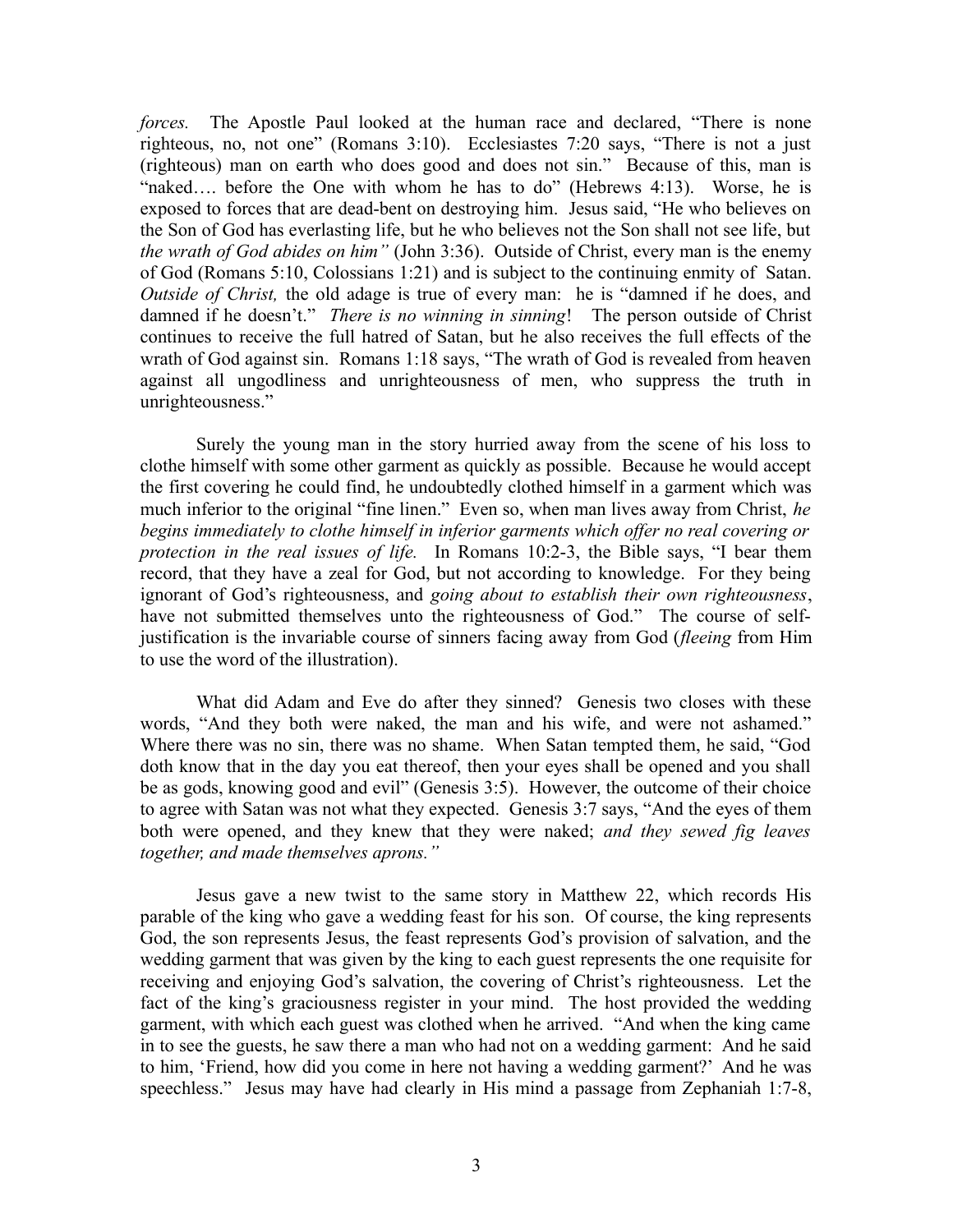which says, "Hold your peace at the Presence of the Lord God, for the day of the Lord is at hand. For the Lord has prepared a sacrifice, He has bidden His guests. And it shall come to pass in the day of the Lord's sacrifice, that *I will punish* . . . *all such as are clothed with strange apparel."* 

There are hosts of people within the church and outside who are trusting in something other than Jesus Christ and His righteousness and are not wearing the Wedding Garment the King Provided for them! Though many of them are self-opinionated and vocal (even loud-mouthed) now, they will be "speechless" under the examination of the King! Incidentally, the word translated "speechless" in Jesus' parable actually means "muzzled." This is very vivid to me at this moment because I have just watched as my wife muzzled our Sheltie dog to brush him—because he tends to be open-mouthed and aggressive at such times! The outcome which Jesus declared in the "King and Son" parable is not pleasant to consider: "The king said to his servants, 'Bind him hand and foot, and take him away, and cast him into outer darkness; there shall be weeping and gnashing of teeth" (Matthew 22:13). Friends, it is serious, serious business to stand unclothed or wrongly clothed before a Holy God in the Day of His Examination!!! Though He loves you dearly and deeply, He will not relax the just demands of His holiness to accept a sinner who disregards the Perfect Covering of the Righteousness of His Son. On the other hand, consider the celebration of the best-dressed man in the world on that day: "I will greatly rejoice in the Lord, my soul shall be joyful in my God; for He has clothed me with the garments of salvation, He has covered me with the robe of righteousness, as a bridegroom decks himself with ornaments, and as a bride adorns herself with her jewels" (Isaiah 61:10). "Our righteousnesses are as filthy rags" (Isaiah 64:6), but the Lord Jesus Christ has been made unto us righteousness (I Corinthians 1:30) and we are to "put on the Lord Jesus Christ and make no provision for the flesh" (Romans 13:14).

The "Good News" is that God has provided a perfect righteousness for our full recovery—and more. Here are the four basic facts about this righteousness: (1) It is *required of man*. *Dear friend, you must be perfect in order to get to heaven!* This is bad news only if you refuse to accept the perfect covering of God's Perfect Righteousness, which He prepared for you through the Death of His Son. This is truly Good News to the sinner who will confess his sin and need before God and receive Christ's righteousness by simple faith. (2) The required righteousness is *resident in Christ*. Jesus was/is righteous in His Person and in His Performance. He is righteous in Who He is and in what He has done. Both He and the accomplishment wrought through His Death are perfectly righteous. (3) That righteousness must be (and *may* be) *received by sinners.* I repeat; the only way to Heaven is to enter clothed with a garment of the King's providing. The righteousness of Christ is a perfect garment woven on the looms of Heaven! And it can be *yours!!! You can be the best-dressed person in the universe!!!* (4) The righteousness of Christ is *reckoned to sinners only by faith.* The moment a confessing, repenting sinner trusts Jesus Christ as his Lord and Savior, the perfect righteousness of God's holy Son is credited to the account of that sinner in heaven and the righteousness of Christ covers him before God.